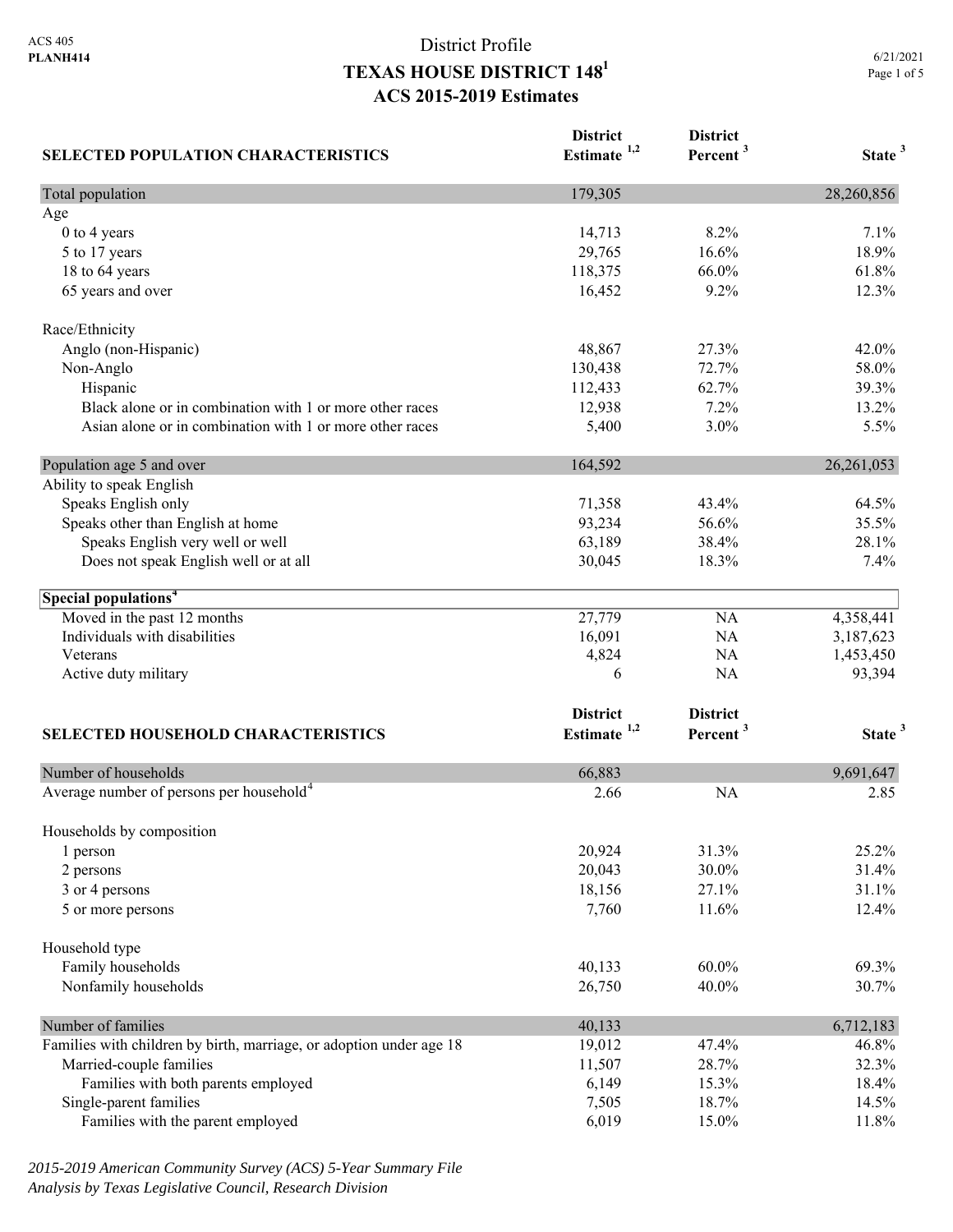| 6/21/2021   |  |  |  |
|-------------|--|--|--|
| Page 2 of 5 |  |  |  |

| <b>SELECTED EDUCATION CHARACTERISTICS</b>                                | <b>District</b><br>Estimate <sup>1,2</sup> | <b>District</b><br>Percent <sup>3</sup> | State <sup>3</sup> |
|--------------------------------------------------------------------------|--------------------------------------------|-----------------------------------------|--------------------|
| Population age 3 and over enrolled in school                             | 40,304                                     |                                         | 7,681,758          |
| School status                                                            |                                            |                                         |                    |
| In preschool (public and private)                                        | 2,592                                      | 6.4%                                    | 6.0%               |
| In kindergarten, elementary, middle, or high school (public and private) | 30,299                                     | 75.2%                                   | 69.8%              |
| In preschool through 12th grade (public only)                            | 29,480                                     | 73.1%                                   | 68.8%              |
| In college, graduate, or professional school                             | 7,413                                      | 18.4%                                   | 24.3%              |
| Population age 25 and over                                               | 120,185                                    |                                         | 18, 131, 554       |
| <b>Educational</b> attainment                                            |                                            |                                         |                    |
| Bachelor's degree or higher                                              | 38,050                                     | 31.7%                                   | 29.9%              |
| Less than high school graduate                                           | 32,233                                     | 26.8%                                   | 16.3%              |
| <b>SELECTED LABOR CHARACTERISTICS</b>                                    | <b>District</b><br>Estimate <sup>1,2</sup> | <b>District</b><br>Percent <sup>3</sup> | State <sup>3</sup> |
| Civilian employed population age 16 and over                             | 94,281                                     |                                         | 13,253,631         |
| Civilian employment sector                                               |                                            |                                         |                    |
| Private sector                                                           | 80,093                                     | 85.0%                                   | 80.1%              |
| Government sector                                                        | 6,684                                      | 7.1%                                    | 13.0%              |
| Self-employed                                                            | 7,293                                      | 7.7%                                    | 6.7%               |
| Industry for civilian employed population                                |                                            |                                         |                    |
| Agriculture, forestry, fishing, hunting, and mining                      | 3,881                                      | 4.1%                                    | 3.0%               |
| Construction                                                             | 13,410                                     | 14.2%                                   | 8.6%               |
| Manufacturing                                                            | 9,071                                      | 9.6%                                    | 8.5%               |
| Wholesale trade                                                          | 3,377                                      | 3.6%                                    | 2.9%               |
| Retail trade                                                             | 8,183                                      | 8.7%                                    | 11.4%              |
| Transportation and warehousing and utilities                             | 4,772                                      | 5.1%                                    | 5.9%               |
| Information                                                              | 1,372                                      | 1.5%                                    | 1.7%               |
| Finance and insurance, and real estate and rental and leasing            | 5,914                                      | 6.3%                                    | 6.7%               |
| Professional, scientific, management, administrative, and waste mgmt.    | 15,429                                     | 16.4%                                   | 11.5%              |
| Educational services and health care and social assistance               | 13,215                                     | 14.0%                                   | 21.6%              |
| Arts, entertainment, recreation, accommodation, and food services        | 8,740                                      | 9.3%                                    | 9.2%               |
| Other services, except public administration                             | 5,151                                      | 5.5%                                    | 5.2%               |

| Population age 16 to 64                    | 122,700 |         | 18,273,711 |
|--------------------------------------------|---------|---------|------------|
| Worked at all in the past 12 months        | 95,738  | 78.0%   | 75.4%      |
| Worked 50-52 weeks                         | 77,058  | 62.8%   | 59.0%      |
| Usually worked 35 or more hours per week   | 70,010  | 57.1%   | 52.2%      |
| Usually worked less than 35 hours per week | 7.048   | $5.7\%$ | $6.8\%$    |

Public administration  $1,766$   $1.9\%$   $4.0\%$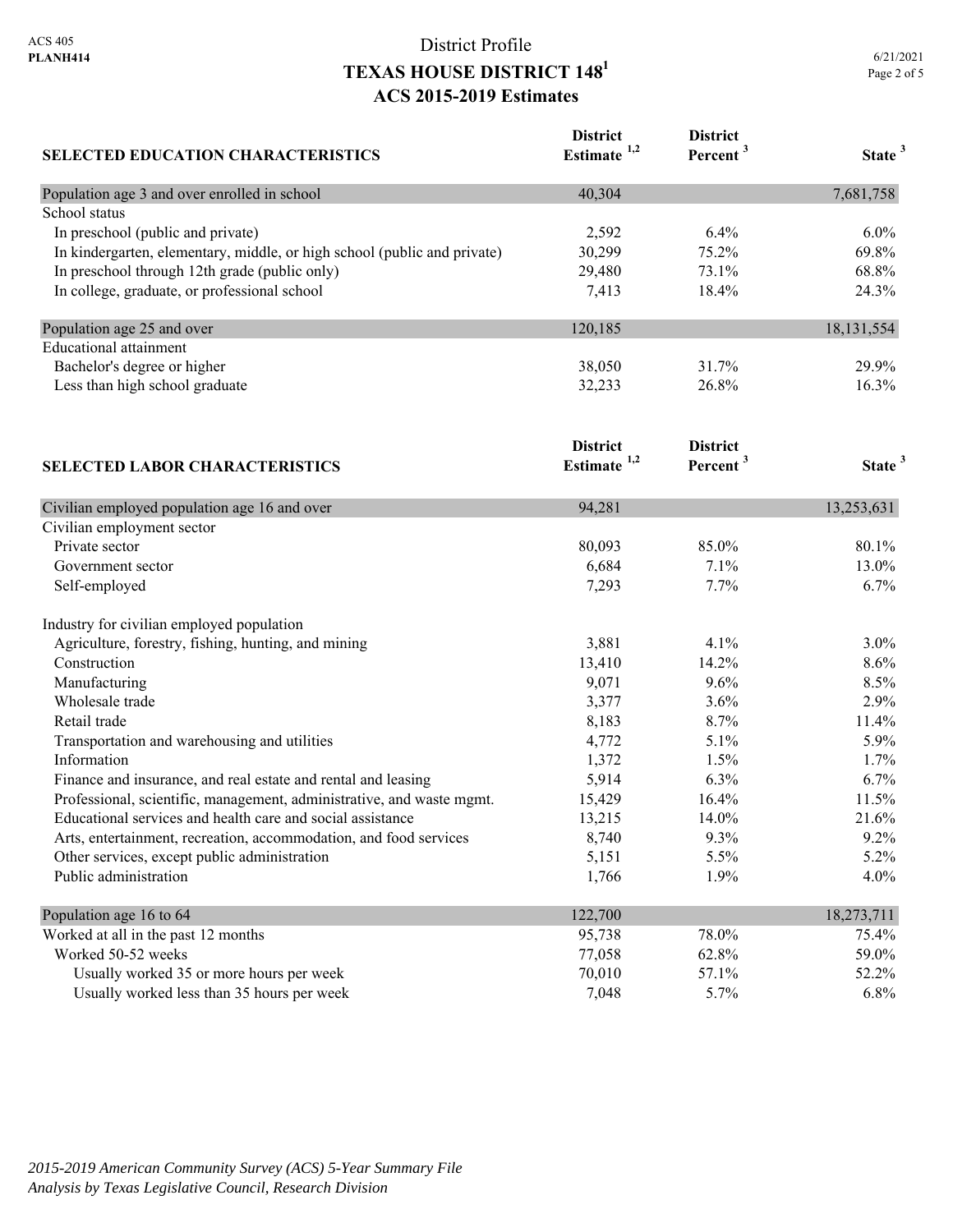|                                                                 | <b>District</b>         | <b>District</b>      |                    |
|-----------------------------------------------------------------|-------------------------|----------------------|--------------------|
| <b>SELECTED LABOR CHARACTERISTICS (continued)</b>               | Estimate <sup>1,2</sup> | Percent <sup>3</sup> | State <sup>3</sup> |
| Workers age 16 and over                                         | 92,779                  |                      | 13,115,511         |
| Means of transportation to work                                 |                         |                      |                    |
| Public transportation                                           | 2,647                   | 2.9%                 | 1.4%               |
| Private vehicle                                                 | 82,948                  | 89.4%                | 90.5%              |
| Walk / bicycle / motorcycle                                     | 2,252                   | 2.4%                 | 1.9%               |
| Taxi / other means                                              | 1,066                   | 1.1%                 | 1.2%               |
| Worked at home                                                  | 3,866                   | 4.2%                 | 5.0%               |
| Travel time to work <sup>5</sup>                                |                         |                      |                    |
| Less than 15 minutes                                            | 14,916                  | 16.1%                | 23.6%              |
| 15 minutes to 29 minutes                                        | 34,310                  | 37.0%                | 34.2%              |
| 30 minutes to 44 minutes                                        | 27,555                  | 29.7%                | 20.8%              |
| 45 minutes to 59 minutes                                        | 6,566                   | 7.1%                 | 8.3%               |
| 60 minutes or more                                              | 5,566                   | 6.0%                 | 8.1%               |
|                                                                 | <b>District</b>         | <b>District</b>      |                    |
| <b>SELECTED INCOME CHARACTERISTICS</b>                          | Estimate $1,2$          | Percent <sup>3</sup> | State <sup>3</sup> |
| Persons in poverty <sup>6</sup>                                 | 41,530                  | 23.2%                | 14.7%              |
| Per capita income <sup>4</sup>                                  | \$35,219                | <b>NA</b>            | \$31,277           |
| Number of households                                            | 66,883                  |                      | 9,691,647          |
| Annual household income                                         |                         |                      |                    |
| Less than \$10,000                                              | 4,789                   | 7.2%                 | 6.1%               |
| \$10,000 to \$24,999                                            | 11,249                  | 16.8%                | 12.9%              |
| \$25,000 to \$49,999                                            | 15,970                  | 23.9%                | 21.8%              |
| \$50,000 to \$99,999                                            | 16,199                  | 24.2%                | 30.1%              |
| \$100,000 to \$199,999                                          | 11,196                  | 16.7%                | 21.7%              |
| \$200,000 and over                                              | 7,480                   | 11.2%                | 7.4%               |
| Households with social security income                          | 12,031                  | 18.0%                | 25.6%              |
| Households with supplemental security income (SSI)              | 2,340                   | 3.5%                 | 4.7%               |
| Households with public assistance income'                       | 858                     | 1.3%                 | 1.4%               |
| Households that received food stamps/SNAP in the past 12 months | 7,964                   | 11.9%                | 11.8%              |
| Number of families living in poverty                            | 7,984                   |                      | 759,269            |
| With related children under age 18                              | 6,131                   | 76.8%                | 77.1%              |
| Married couple families                                         | 2,233                   | 28.0%                | 26.2%              |
| Single-parent families                                          | 3,898                   | 48.8%                | 50.9%              |
| Female head of household                                        | 3,265                   | 40.9%                | 44.4%              |
| Male head of household                                          | 633                     | 7.9%                 | 6.4%               |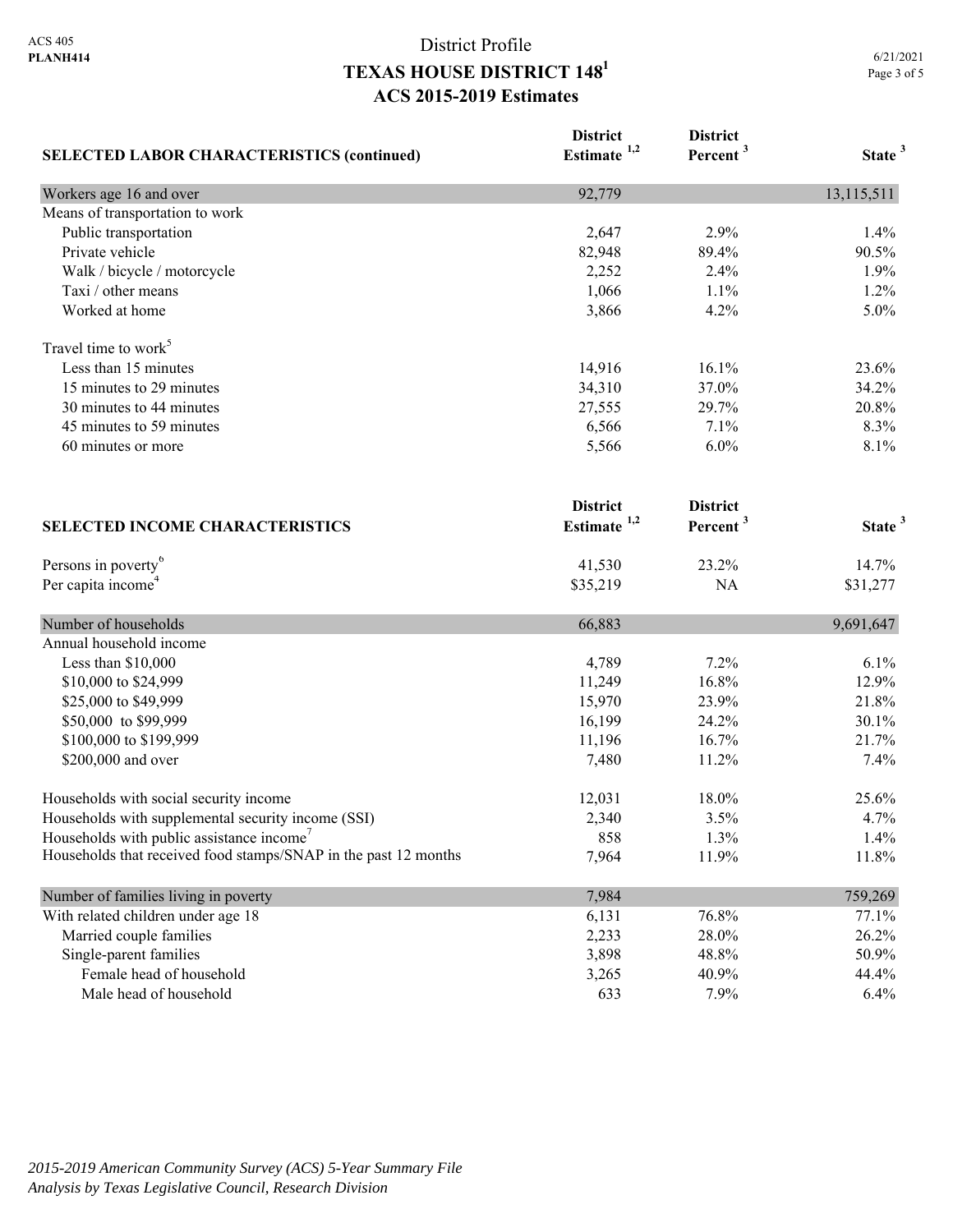|                                                                                     | <b>District</b> | <b>District</b>      |                    |
|-------------------------------------------------------------------------------------|-----------------|----------------------|--------------------|
| <b>SELECTED HOUSING CHARACTERISTICS</b>                                             | Estimate $1,2$  | Percent <sup>3</sup> | State <sup>3</sup> |
| Number of housing units                                                             | 74,143          |                      | 10,937,026         |
| Age of housing                                                                      |                 |                      |                    |
| Built in 2010 or later                                                              | 7,429           | 10.0%                | 10.4%              |
| Built between 2000 and 2009                                                         | 7,876           | 10.6%                | 19.3%              |
| Built between 1990 and 1999                                                         | 4,091           | 5.5%                 | 15.2%              |
| Built between 1970 and 1989                                                         | 16,323          | 22.0%                | 31.4%              |
| Built before 1970                                                                   | 38,424          | 51.8%                | 23.7%              |
| Occupancy status                                                                    |                 |                      |                    |
| Owner-occupied                                                                      | 31,676          | 42.7%                | 54.9%              |
| Renter-occupied                                                                     | 35,207          | 47.5%                | 33.7%              |
| Vacant                                                                              | 7,260           | 9.8%                 | 11.4%              |
| Median gross rent (contract rent plus estimated utility and fuel cost) <sup>4</sup> | \$953           | NA                   | \$1,045            |
| Median value of owner-occupied housing units <sup>4</sup>                           | \$273,600       | NA                   | \$172,500          |
| Number of owner-occupied housing units                                              | 31,676          |                      | 6,004,802          |
| Value of owner-occupied housing                                                     |                 |                      |                    |
| Less than \$50,000                                                                  | 898             | 2.8%                 | 8.9%               |
| \$50,000 to \$99,999                                                                | 3,896           | 12.3%                | 16.5%              |
| \$100,000 to \$199,999                                                              | 7,248           | 22.9%                | 32.2%              |
| \$200,000 to \$499,999                                                              | 13,191          | 41.6%                | 34.8%              |
| \$500,000 and above                                                                 | 6,443           | 20.3%                | 7.6%               |
| Selected monthly owner costs as a percentage of household income <sup>8</sup>       |                 |                      |                    |
| 35 percent or more                                                                  | 4,865           | 15.4%                | 15.3%              |
| 20 to 34.9 percent                                                                  | 7,895           | 24.9%                | 24.9%              |
| Less than 20 percent                                                                | 18,534          | 58.5%                | 59.0%              |
| Vehicles available in owner-occupied housing units                                  |                 |                      |                    |
| No vehicle                                                                          | 939             | 3.0%                 | 2.1%               |
| One or more vehicles                                                                | 30,737          | 97.0%                | 97.9%              |
| Number of renter-occupied housing units                                             | 35,207          |                      | 3,686,845          |
| Gross rent <sup>9</sup>                                                             |                 |                      |                    |
| Less than \$500                                                                     | 1,715           | 4.9%                 | 6.2%               |
| \$500 to \$749                                                                      | 5,790           | 16.4%                | 13.4%              |
| \$750 to \$999                                                                      | 11,809          | 33.5%                | 24.2%              |
| \$1,000 to \$1,249                                                                  | 6,576           | 18.7%                | 20.7%              |
| \$1,250 and above                                                                   | 8,350           | 23.7%                | 30.5%              |
| Gross rent as a percentage of household income <sup>8</sup>                         |                 |                      |                    |
| 35 percent or more                                                                  | 14,236          | 40.4%                | 35.9%              |
| 20 to 34.9 percent                                                                  | 11,518          | 32.7%                | 32.1%              |
| Less than 20 percent                                                                | 7,767           | 22.1%                | 24.9%              |
| Vehicles available in renter-occupied housing units                                 |                 |                      |                    |
| No vehicle                                                                          | 4,182           | 11.9%                | 10.5%              |
| One or more vehicles                                                                | 31,025          | 88.1%                | 89.5%              |